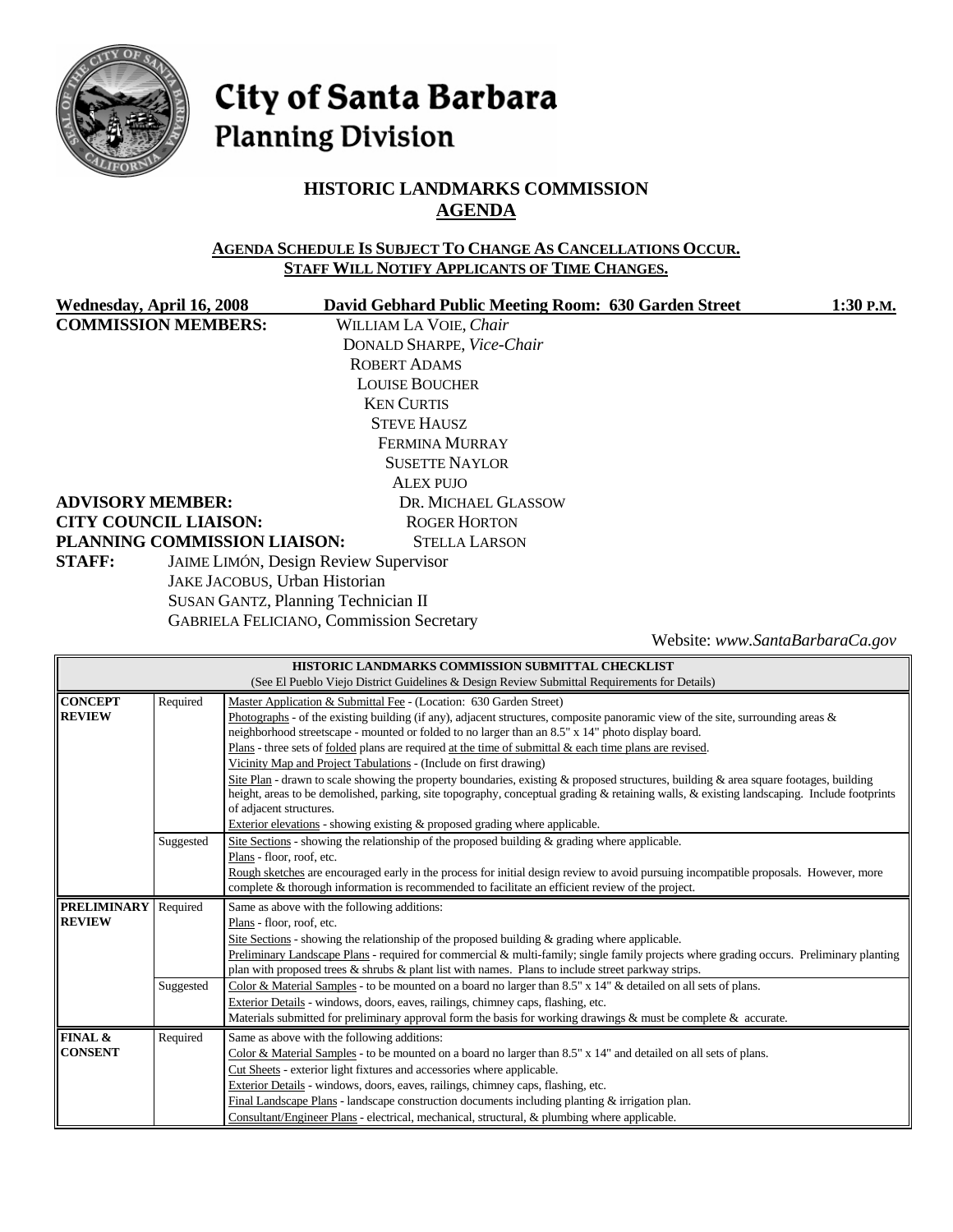#### **PLEASE BE ADVISED**

 The approximate time the project will be reviewed is listed to the left of each item. It is suggested that applicants arrive 15 minutes early. The agenda schedule is subject to change as cancellations occur. Staff will notify applicants of time changes.

 The applicant's presence is required. If an applicant is not present, the item will be postponed indefinitely. If an applicant cancels or postpones an item without providing advance notice, the item will be postponed indefinitely and will not be placed on the following Historic Landmarks Commission (HLC) agenda. In order to reschedule the item for review, a rescheduling fee will be paid and the applicant must fill out and file a Supplemental Application Form at 630 Garden Street (Community Development Department) in addition to submitting appropriate plans.

 All approvals made by the HLC are based on compliance with Municipal Code Chapter 22.22 and with adopted HLC guidelines. Some agenda items have received a mailed notice and are subject to a public hearing.

 The Commission may grant an approval for any project scheduled on the agenda if sufficient information has been provided and no other discretionary review is required. Substitution of plans is not allowed, if revised plans differing from the submittal sets are brought to the meeting, motions for preliminary or final approval will be contingent upon staff review for code compliance.

 The Commission may refer items to the Consent Calendar for Preliminary and Final Historic Landmarks Commission approval.

Concept review comments are valid for one year. A Preliminary approval is valid for one year from the date of the approval unless a time extension has been granted. A Final approval is valid for two years from the date of final action unless a time extension has been granted or a Building Permit has been issued.

Decisions of the HLC may be appealed to the City Council. For further information on appeals, contact the Planning Division Staff or the City Clerk's office. Appeals must be in writing and must be filed with the City Clerk at City Hall, 735 Anacapa St. within ten (10) calendar days of the meeting at which the Commission took action or rendered its decision.

 **AMERICANS WITH DISABILITIES ACT:** In compliance with the Americans with Disabilities Act, if you need special assistance to participate in this meeting, please contact the Planning Division at (805) 564-5470. Notification at least 48 hours prior to the meeting will enable the City to make reasonable arrangements.

 **AGENDAS, MINUTES and REPORTS:** Copies of all documents relating to agenda items are available for review at 630 Garden St. and agendas and minutes are posted online at www.SantaBarbaraCa.gov/hlc. If you have any questions or wish to review the plans, please contact Susan Gantz, at (805) 564-5470 between the hours of 8:30 a.m. and 4:00 p.m., Monday through Thursday, and every other Friday; or by email at sgantz@SantaBarbaraCA.gov. Please check our website under City Calendar to verify closure dates.

#### **LICENSING ADVISORY:**

The Business and Professions Code of the State of California and the Municipal Code of the City of Santa Barbara restrict preparation of plans for certain project types to licensed professionals. Applicants are encouraged to consult with Building and Safety Staff or Planning Staff to verify requirements for their specific projects.

Unlicensed persons are limited to the preparation of plans for:

- $\triangleright$  Single or multiple family dwellings not to exceed four (4) units per lot, of wood frame construction, and not more than two stories and basement in height;
- ¾ Non-structural changes to storefronts; and,
- $\blacktriangleright$  Landscaping for single-family dwellings, or projects consisting solely of landscaping of not more than 5,000 square feet.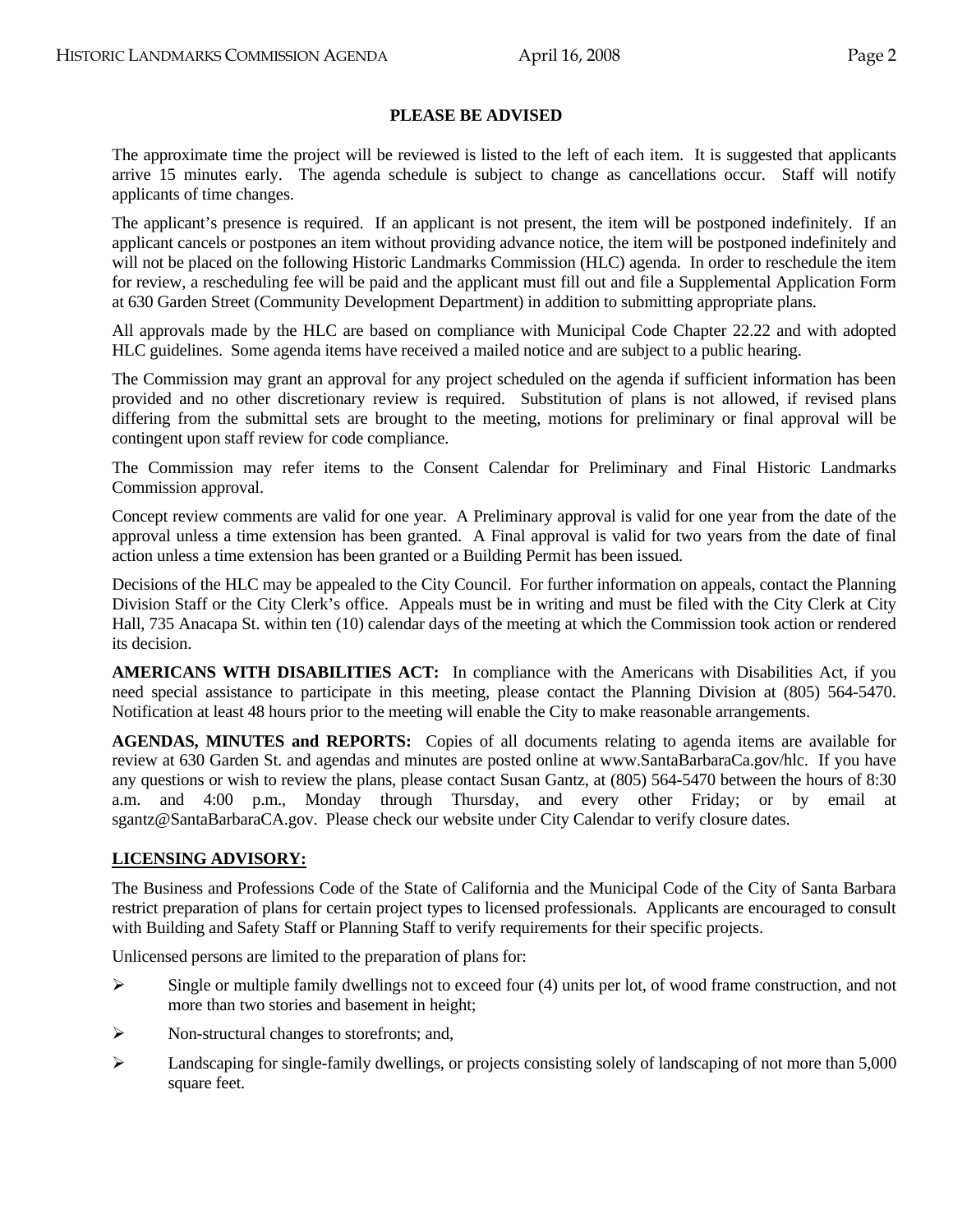#### **NOTICE:**

- A. That on Friday, April 11, 2008, at 4:00 P.M., this Agenda was duly posted on the indoor and outdoor bulletin boards at the Community Development Department, 630 Garden Street, and online at www.SantaBarbaraCa.gov/hlc.
- B. This regular meeting of the Historic Landmarks Commission will be broadcast live on TV Channel 18 and rebroadcast in its entirety on Friday at 1:00 P.M. A live broadcast can also be seen via personal computer by going to www.santabarbaraca.gov/Government/Video and then clicking City TV-18 Live Broadcast.

#### **GENERAL BUSINESS:**

A. Public Comment:

Any member of the public may address the Historic Landmarks Commission for up to two minutes on any subject within their jurisdiction that is not scheduled for a public discussion before the Board on that day. The total time for this item is ten minutes. (Public comment for items scheduled on today's agenda will be taken at the time the item is heard.)

- B. Approval of the minutes of the Historic Landmarks Commission meeting of April 2, 2008.
- C. Consent Calendar.
- D. Announcements, requests by applicants for continuances and withdrawals, future agenda items, and appeals.
- E. Subcommittee Reports.
- F. Possible Ordinance Violations.

# **DISCUSSION ITEM**

**(1:45-2:00)** 

1. Continued discussion on California Environmental Quality Act (CEQA) guidelines. – Debra Andaloro, Senior Planner.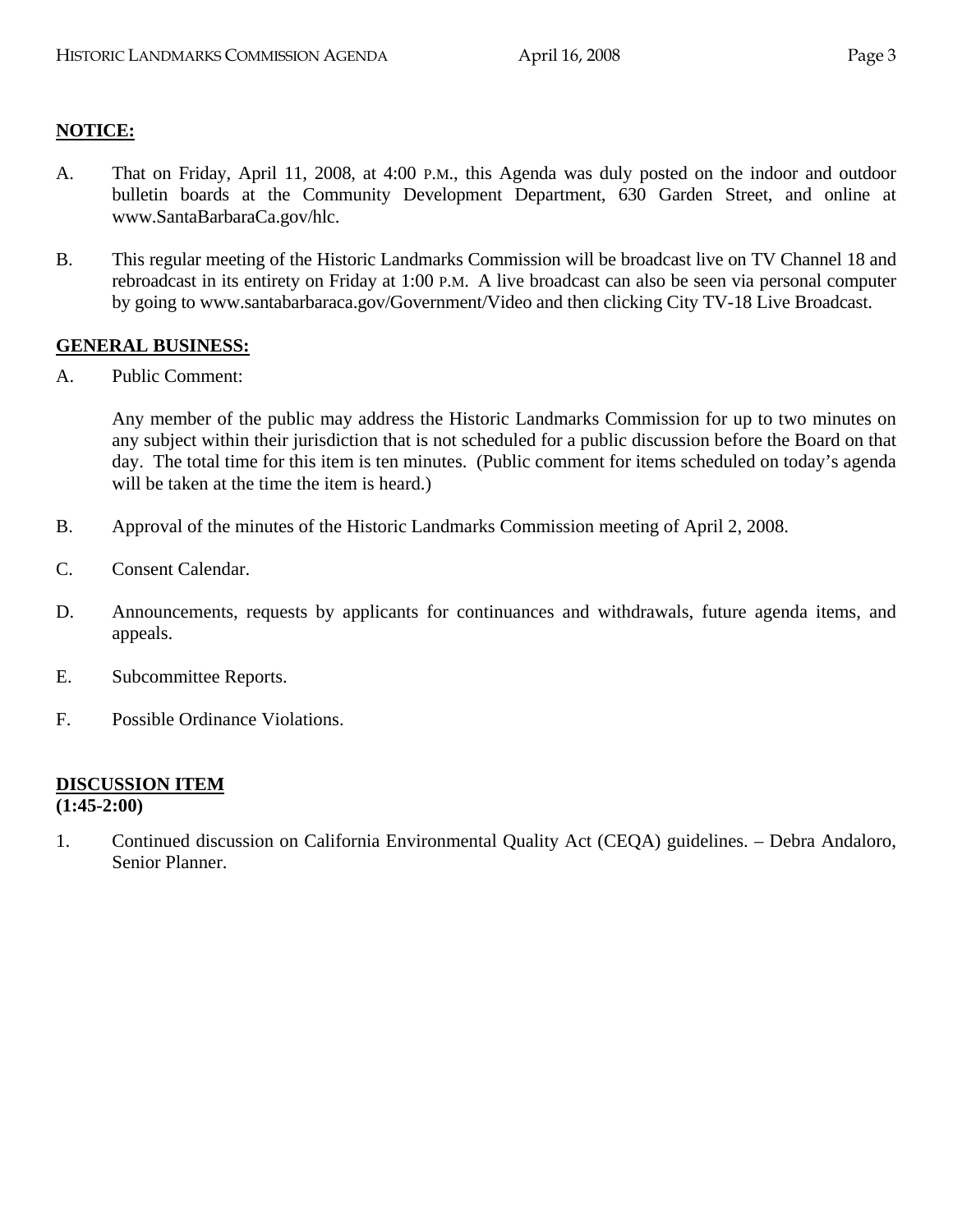# **HISTORIC STRUCTURES REPORT**

| 2.                         | 710 ANACAPA ST                        |                                                                                                          | $C-2$ Zone |
|----------------------------|---------------------------------------|----------------------------------------------------------------------------------------------------------|------------|
| (2:00)                     | Assessor's Parcel Number: 031-081-013 |                                                                                                          |            |
| <b>Application Number:</b> |                                       | MST2006-00312                                                                                            |            |
|                            | Owner:                                | Carlos Adame                                                                                             |            |
|                            | Agent:                                | Lisa Plowman                                                                                             |            |
|                            | Architect:                            | Peikert Group Architects                                                                                 |            |
|                            |                                       | (This is a revised proposal for a new $\Lambda$ 031 square foot three-story $34'$ 6" foot tall mixed-use |            |

(This is a revised proposal for a new 4,031 square foot, three-story, 34' 6" foot tall mixed-use development including the preservation of 577 square feet of an existing 1,562 square foot structure on The City's List of Potential Historic Resources: Myers Cottage. The project will include relocation of The existing structure (which will be used as commercial space) nine feet to the west, new construction at ground level to provide two residential condominium units (one, two-bedroom unit and one, threebedroom unit), three covered residential parking spaces, and one uncovered commercial parking space. The existing stone site wall will be preserved.)

**(Continued review of amended second Addendum to Historic Structures/Sites Report prepared by Shelley Bookspan. Original Historic Structures/Sites Report accepted by HLC on September 20, 2006.)** 

#### **MISCELLANEOUS ACTION ITEM**

3. 710 ANACAPA ST C-2 Zone

|  | 031-081-013                                                  |                                  |
|--|--------------------------------------------------------------|----------------------------------|
|  |                                                              | MST2006-00312                    |
|  |                                                              | Carlos Adame                     |
|  |                                                              | Lisa Plowman                     |
|  |                                                              | Peikert Group Architects         |
|  | <b>Application Number:</b><br>Owner:<br>Agent:<br>Architect: | <b>Assessor's Parcel Number:</b> |

(This is a revised proposal for a new 4,031 square foot, three-story, 34' 6" foot tall mixed-use development including the preservation of 577 square feet of an existing 1,562 square foot structure on The City's List of Potential Historic Resources: Myers Cottage. The project will include relocation of The existing structure (which will be used as commercial space) nine feet to the west, new construction at ground level to provide two residential condominium units (one, two-bedroom unit and one, threebedroom unit), three covered residential parking spaces, and one uncovered commercial parking space. The existing stone site wall will be preserved.)

**(Continued consideration of project and potential design alternatives based on additional environmental documentation received.)** 

**(PROJECT REQUIRES ENVIRONMENTAL ASSESSMENT AND STAFF HEARING OFFICER APPROVAL OF A TENTATIVE SUBDIVISION MAP, MODIFICATIONS, DEVELOPMENT PLAN APPROVAL FINDINGS, AND APPROVAL OF THE CONDOMINIUM DEVELOPMENT.)**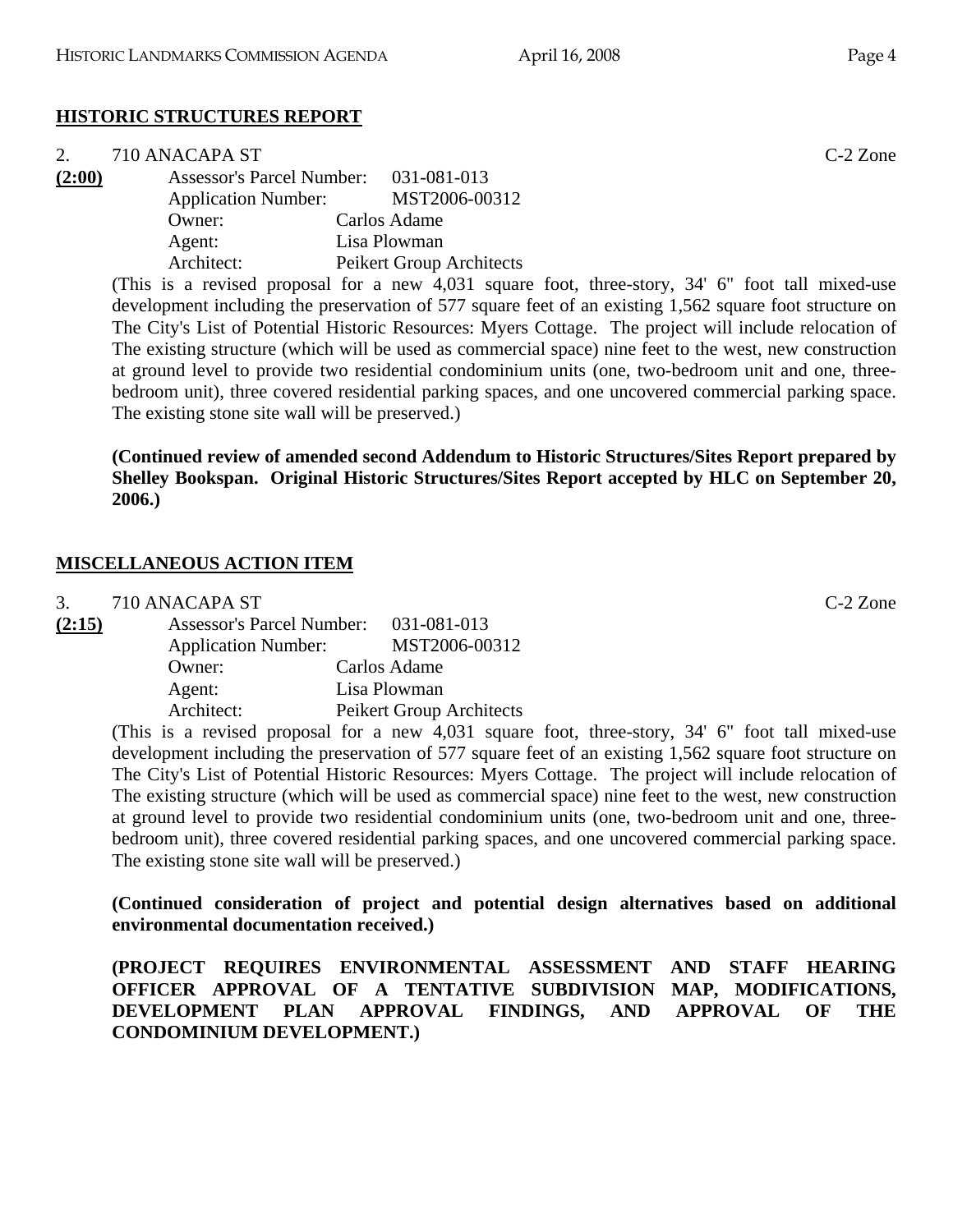# **CONCEPT REVIEW - NEW**

| 4.     | 221 E CONSTANCE AVE                     |                                      |  |          | E-1 Zone |
|--------|-----------------------------------------|--------------------------------------|--|----------|----------|
| (2:35) | Assessor's Parcel Number: 051-150-013   |                                      |  |          |          |
|        | <b>Application Number:</b>              | MST2008-00156                        |  |          |          |
|        | Owner:                                  | Kenneth Vadnais, Molora Living Trust |  |          |          |
|        | Applicant:                              | Jake Crawford                        |  |          |          |
|        | Landscape Architect: Sydney Baumgartner |                                      |  |          |          |
|        |                                         |                                      |  | $\cdots$ |          |

(This structure is on the City's List of Potential Historic Resources: Dreyfus House "Taynayan." Proposal for minor alterations and landscape improvements to include the following: add a gardener's path, rebuild stone steps to the tennis court, add a koi pond, resurface the existing swimming pool deck, construct a new wood trellis, add a six foot tall plaster and stone wall, and add a new stone drive at the main entry of this existing single-family residence on a 101,376 square foot parcel.)

# **(COMMENTS ONLY; PROJECT REQUIRES ENVIRONMENTAL ASSESSMENT.)**

# **CONCEPT REVIEW - CONTINUED**

## 5. 316 CASTILLO ST C-2 Zone

**(2:55)** Assessor's Parcel Number: 037-232-015 Application Number: MST2008-00038 Owner: Santa Barbara Genealogical Society Architect: Gary Jensen

(Proposal to construct a 2,709 square foot one-story library addition, new patio cover at the interior courtyard, and make interior alterations. Also proposed is a new screen wall to be constructed around an existing electrical panel next to the driveway. The project will result in 6,995 square feet of development on this 20,040 square foot parcel.)

## **(Third Concept Review.)**

# **(PROJECT REQUIRES ENVIRONMENTAL ASSESSMENT AND DEVELOPMENT PLAN PPROVAL FINDINGS.)**

## **CONCEPT REVIEW - CONTINUED**

## 6. 2559 PUESTA DEL SOL E-1 Zone

**(3:05)** Assessor's Parcel Number: 023-271-003 Application Number: MST2006-00542 Owner: Santa Barbara Museum of Natural History Architect: Dwight Gregory Business Name: Santa Barbara Museum of Natural History

(This is a Structure of Merit: "Museum of Natural History." This is a revised project description: Proposal to demolish an existing 736 square foot garage and construct a 621 square foot, one-story structure in its place for injured raptors on a 7.8 acre parcel. The location of the proposed structure would be on the western portion of the site instead of the originally proposed site to the south across Mission Creek.)

## **(Second Concept Review.)**

**(COMMENTS ONLY; PROJECT REQUIRES ENVIRONMENTAL ASSESSMENT AND HISTORIC RESOURCE FINDINGS.)**